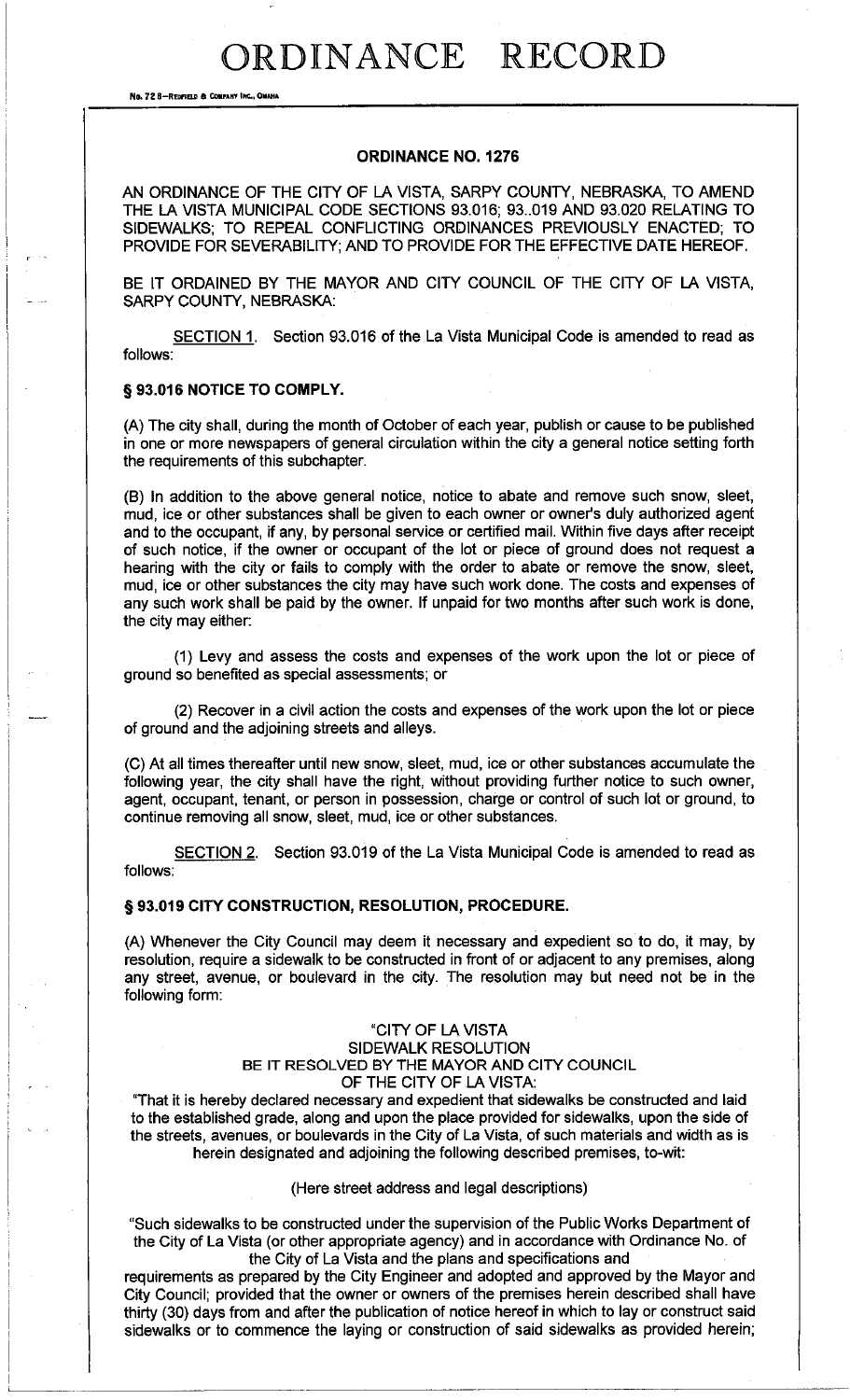# ORDINANCE RECORD

**No. 72 8-REDFIELD & COMPANY INC., OMAHA** 

and provided, further, that if the said owner or owners fail, neglect, or refuse to lay or construct said sidewalks or to enter upon the laying or constructing of said sidewalks as herein ordered within thirty (30) days after the last publication of such notice, and then and thereafter the City of La Vista will cause the same to be laid or constructed as herein ordered and the cost thereof will be thereafter levied and assessed by the Mayor and City Council as a special assessment against the afore-described premises.

"Said sidewalks shall be constructed of the following materials and to the following width, to-wit:

"The City Engineer's estimate of the construction cost of said work and improvement is \$ per lineal foot of sidewalk and \$ in the aggregate."

(B) The City Council may, in its discretion, before considering such resolution, request the City Clerk to notify or cause to be notified the owners or occupants of premises in front of or adjacent to which a sidewalk is to be laid, constructed, or widened of the date, time, and place such resolution will be considered so they may appear and be heard if they so desire, but the failure to give such notice shall not invalidate such proceedings or any special assessments thereafter levied for such sidewalk or improvement; provided, further, that it shall be proper for the City Council, in its discretion, by one concurrent resolution to require the construction or widening of sidewalks along and adjoining to any number of pieces of property; and that in such concurrent resolution the City Council shall name and designate but one kind of material as the material to be used in the construction of the sidewalks ordered therein.

SECTION 3. Section 93.020 of the La Vista Municipal Code is amended to read as follows:

# § **93.020 NOTICE TO PROPERTY OWNERS.**

(A) Upon the passage of any resolution directing the construction of any sidewalk, it shall be the duty.of the City Clerk to cause to be published once in a legal newspaper of general circulation in the city of a notice directed to the owners of the property described in said resolution, notifying such owners of the passage of said resolution and that they will have 30 days from and after the date of publication of such notice within which to construct the sidewalks so ordered or cause the same to be done, and further notifying said owners that if they fail to lay and construct said sidewalks or cause the same to be done within 30 days after publication of such notice, then and in that case the city will cause said sidewalks to be laid and constructed, the cost of which will be levied and assessed thereafter by the Mayor and City Council of the city as a special assessment against their said premises. Said notice shall also contain the City Engineer's estimate of costs of said work or improvement, and no special assessment in excess of the amount of said estimate shall be assessed against said property.

(B) In addition to the publication of notice as herein above provided, a copy of the notice so published shall be either served upon the occupant in possession of the property to be improved or shall be posted upon said premises at least 20 days prior to the commencement of construction.

(C) The notice may be substantially in the following form:

#### "NOTICE

To the owners of the several pieces of real estate hereinafter described:

You, and each of you, are hereby notified that on the <u>secul</u> day of You, are hereby notified that on the secul 1. 20 Ref City Council of the City of La Vista, passed, and on the new day of the City Council of the City of said City , 20\_, the Mayor of said City approved La Vista Sidewalk Resolution number , by which it has been declared and ordered necessary and expedient that sidewalks be constructed and laid to the established grade, along and upon the place provided for sidewalks adjoining the foregoing described premises, said sidewalks to be constructed under the supervision of the Public Works Department of the City of La Vista and in accordance with plans and specifications approved by the Mayor and City Council and on file with the City Clerk and to be constructed of<br>  $\frac{1}{2}$  and to be feet in width.

You, and each of you, are further notified that you will have 30 days from and